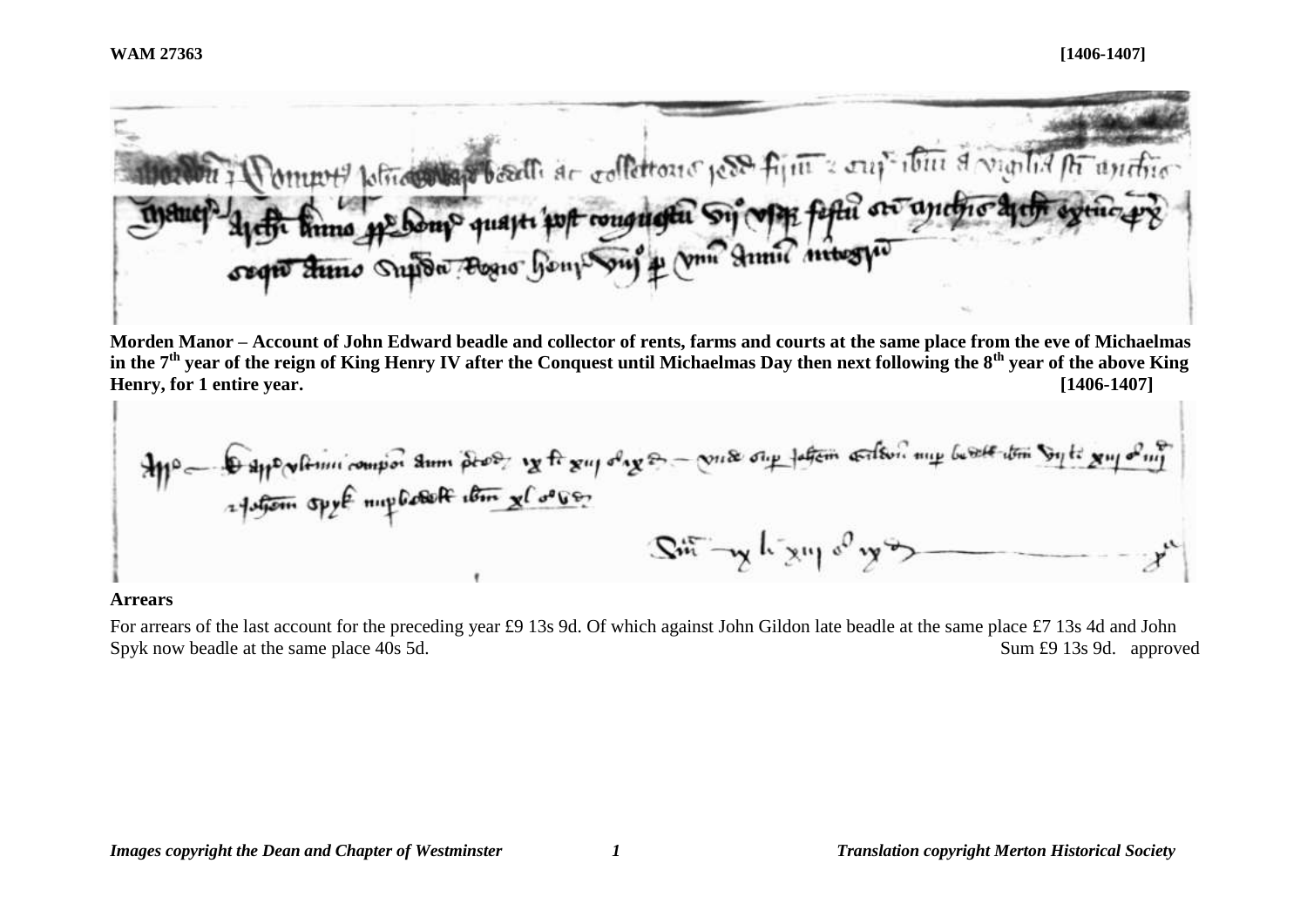Pero hoot & good, soo item to pe antro show of st Dies tom + potosin A. Diese ibni + pospito  $\mathcal{B}_{\mathcal{R}}$ From item + partir fation Gapos to quo din ject vor as obtaining to smeeting Dieservoilte objection de environ +  $x\in\mathbb{S}$  in  $\lim_{n\to\infty}$  in  $\int e^{2n}y\cos\theta$ 

# **Rents of assize**

| For rent of assize at the same place for the Michaelmas term                | $22s$ 11d.             |
|-----------------------------------------------------------------------------|------------------------|
| From tallage of customary tenants at the same term                          | 5s 0d.                 |
| For rent at the same place for the Christmas term                           | $18s\ 0\frac{1}{2}d$ . |
| For rent at the same place for the Easter term                              | $18s\ 0\frac{1}{2}d$ . |
| For rent at the same place for the term of the Nativity of John the Baptist | $18s0\frac{1}{2}d$ .   |
| For a certain rent called medselver at the same term                        | 2s 8d.                 |
| For rent of William Thorne at the same term                                 | 1d.                    |

Sum  $\pounds 4$  4s 9½d. approved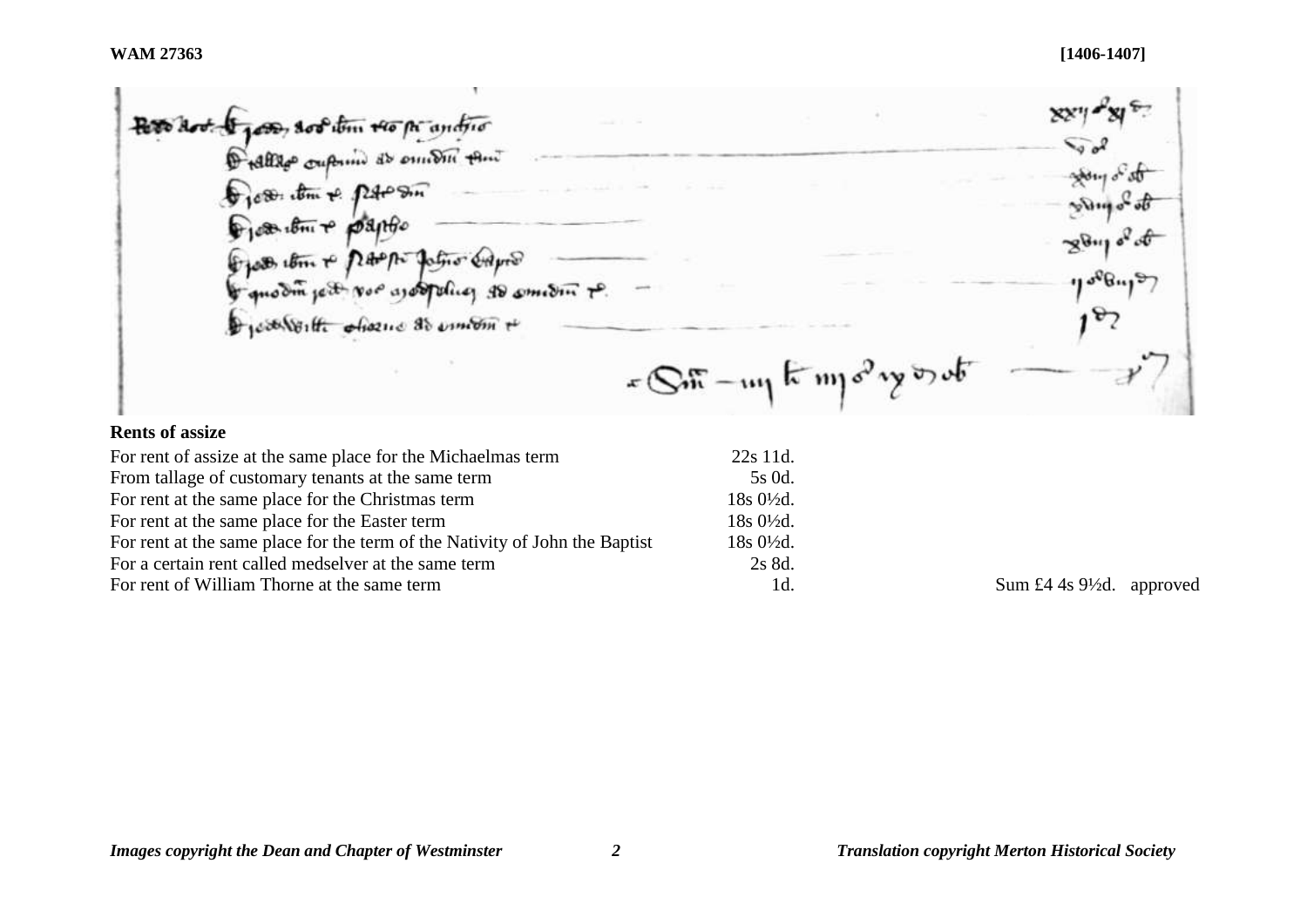# **Farms**

From farm of 30 acres land formerly John de Marreys afterwards William atte Cherch leased to Alan Berenger per year 4 terms 13s 4d. From farm of 20 acres land formerly Simon son of Adam Est [sic] and 1 tenement and 1/2 acre land formerly Walter Atte Wode leased to Simon Lightfoot and Thomas Gaston for a term of 7 years, this year 7th, term completed, per year 4 terms 12s.

From farm of 20 acres land formerly Hugh Huberd afterwards John Huberd leased to John Edward and his heirs per year 4 terms 12s.

From farm of 20 acres land formerly John le Godessone and 20 acres land formerly Henry atte Rythe called Jocyes leased to John atte Rythe for a term of 10 years, this year  $7<sup>th</sup>$ , per year 4 terms 14s.

From farm of 10 acres land formerly Thomas atte Cherche leased to Alice Fouler' per year 4 terms 5s.

From farm of 10 acres land formerly Alice atte Rythe leased to Ralph atte Rythe per year 4 terms 5s.

From farm of 10 acres land formerly Henry atte Rythe leased to John Andrew per year 4 terms 5s 6d.

From farm of 2 cottages formerly William Flessh and 1 acre demesne land leased to Baldewyne Popsent per year 4 terms 20d. Sum 68s 6d. approved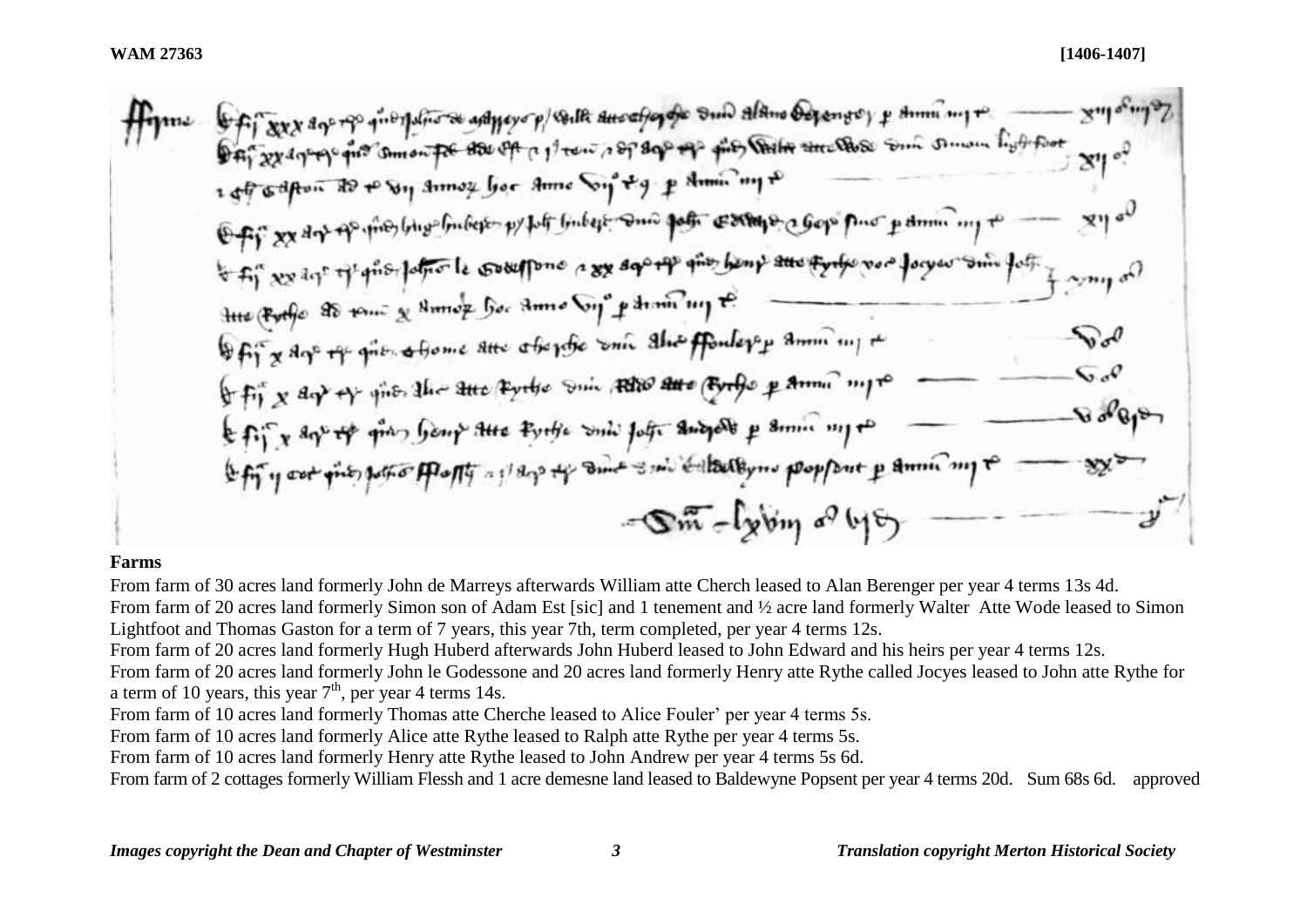# **Farm of the demesne**

For farm of the demesne of the manor, with corn and livestock as overleaf and customary services, leased to John Spyk and William Mulseye nothing here in cash because they answer in corn as appears overleaf. Sum nothing.

Room of to my duon so diendy venty po do myo my saft i by alltime your your pe cap you

# **Rent in kind [***redditus mobilis***]**

For 4 capons of 'head-penny'/chevage sold, price per head 4d 16d. For 4 cocks and 6 hens of rent sold, price per head 2d 20d. For 6<sup>1/2</sup> hurdles for the fold of rent sold, price of each 2d 13d. Sum 4s 1d. approved



# **Corn sold\***

l

For 10 quarters wheat sold 53s 4d, price of a quarter 5s 4d. For 13 quarters 1½ bushels barley sold 43s 11½d, price of a quarter 3s 4d. For 22 quarters 6 bushels 1 peck oats sold 43s 7<sup>1</sup>/2d, price of a quarter 23d. Sum £7 11d. approved.

<sup>\*</sup> The first year's farm, payable in wheat, barley and oats, was payable in the year after the end of the 7-year term, ie this year. Most was sold, though some barley was sent to the Abbey's manor of Battersea. (Some *corn had been held at the manor from previous years).*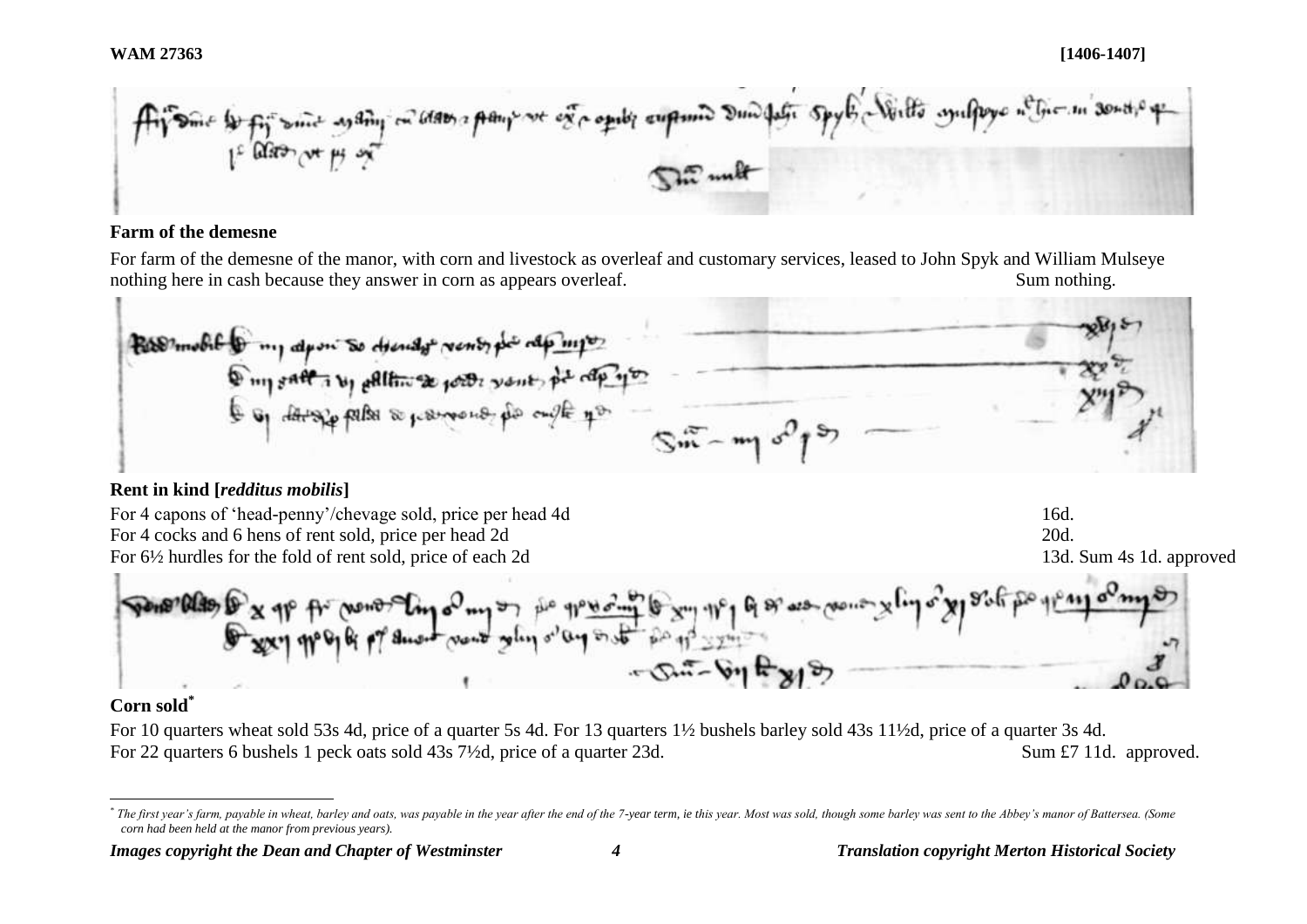

# **Profits of court**



# **Rents Resolute**

In rent resolute of Thomas Kynewardeslee for land at Guldonehelde for the year, 4 terms, 4s. Sum 4s. approved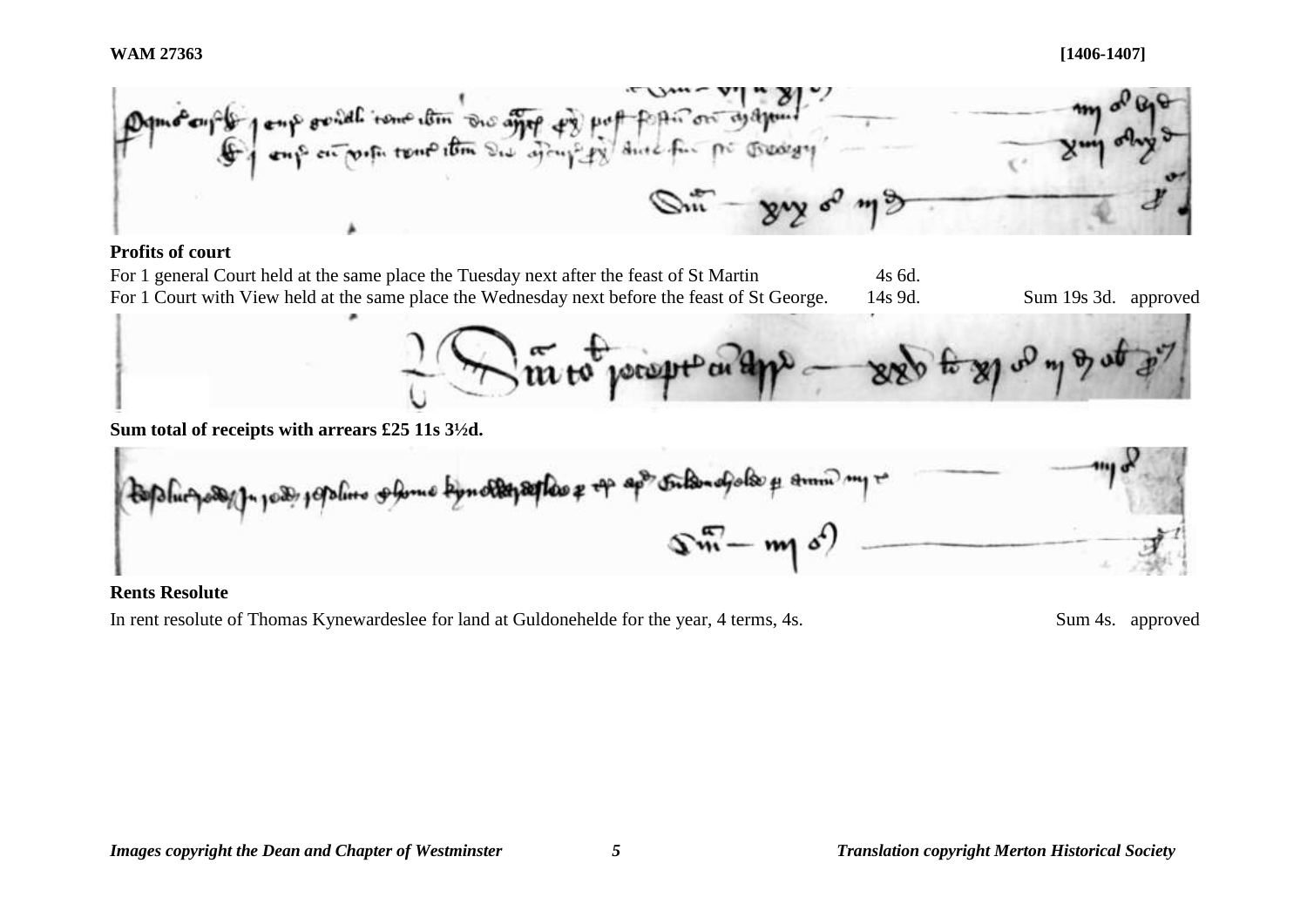In any post of the composition of the other sure of the sense of the state of a state of the composition of peture as pur par postation dapes of on for separation xxx sur the other as allows by verite the ethology of minimum , do figure one p some my of the radiate as peper are aprifice to as of of the googletic y do pope Bapto 1937 for septi poss, sex are ver sins simon fee aso of xx arprese fino low londogos pop Dat por pagno express por compare a xx arriver ques, bomp alle typic vous forgour semimation that a top the sting + by of quote the yel the tallage as for por ajustic you is quote town in org the open toling as for paspopular capies push to get the tent you for sport poor x and the group of attendance y around the and hoy being the toute of minder our and figure of animal my the 117 of quality out Agento a x art of grapheny are type of monde on the story of a goodpeling to fin part por julius Capis Cyo p quottent you for separates of conage ghos to the fileff comment on a so figure profit and why to passing and the state another point of the figure of ding is  $ST_{2}$ 

**Allowances and rent defaults**

In rent allowance to John Edward beadle for ½ virgate land for his office for the year 4 terms 2s. And for tallage at Michaelmas 2⅛d. And for medselver at the Nativity of St John Baptist 1d. In rent default for 30 acres land formerly John Marreys afterwards William atte Cherch because in the lord's hands and at farm above for the year 3s. And for tallage at Michaelmas 6<sup>3</sup>/sd. And for medselver at the Nativity of St John Baptist 2d. In rent default for 20 acres land formerly Simon son of Adam Est, 20 acres land formerly Hugh Huberd afterwards John Huberd, 20 acres and formerly John le Godessone and 20 acres land formerly Henry atte Rythe called Jocyes because in the lord's hands and at farm above for the year 4 terms 8s, for each tenement 2s. And for tallage at Michaelmas 17d, for each tenement 4¼d. And for medselver at the Nativity of St John Baptist 8d, for each tenement 2d. In rent default for 10 acres land formerly Thomas atte Cherche, 10 acres land formerly Alice atte Rythe and 10 acres land formerly Henry atte Rythe because in the lord's hands and at farm above for the year 4 terms 3s, for each tenement 12d. And for tallage at Michaelmas 7⅛d, for each tenement 2⅜d. And for medselver at the Nativity of St John Baptist 6d, for each tenement 2d. In rent default for 2 cottages formerly William Flessh because in the lord's hands and at farm above for the year 4 terms 2½d. In rent default for 1 tenement and ½ acre land formerly Walter atte Wode because in the lord's hands and at farm above for the year 4 terms  $1\frac{1}{2}d$ . Sum 20s  $5\frac{1}{8}d$ . approved

### *Images copyright the Dean and Chapter of Westminster 6 Translation copyright Merton Historical Society*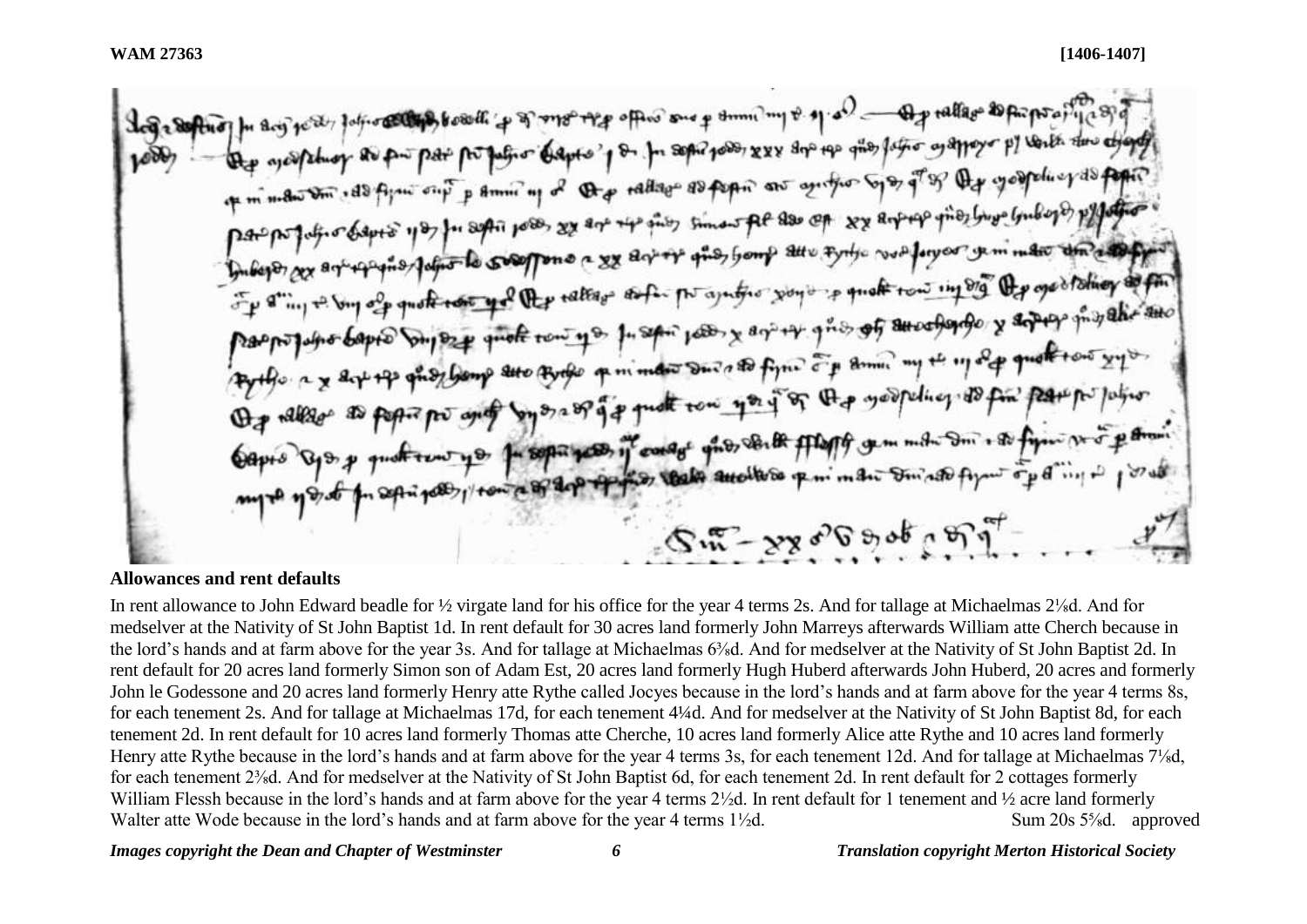to physic for site of appoint & 221 star ements and the remove that some of we perfect and the second of the same of the same of the same of the same of the same of the same of the same of the same of the same of the same m appage to of  $Q_{\mu\nu}$  -  $225\rho$  of  $\sigma$ 

# **Building costs** of which by J Gulden 8s 9d, by J Edward 7s 1d, by J Spyk 20s 8d.

In stipend of John Gildon carpenter for 21 days repairing the hall and chamber at the same place 8s 9d, taking per day 5d. In stipend of John Edward carpenter hired for the same for 17 days 7s 1d, taking per day 5d. In stipend of 1 man as if for 29 days felling timber, pulling down [*deponent'*] the walls [*perietes*], roofing [*tectur'*] and laths of the said old buildings and helping the aforesaid carpenters 9s 8d, taking per day 4d. In 6 carts hired as if for 1 day for carrying timber 6s. In 2 cartloads of stone bought at Merstham with carriage 5s. Sum 36s 6d. approved.



### **Expenses of the Bailiff and others**

In expenses of brother Roger Cretton bailiff of Westminster and others with him coming to the same place nothing here because by farmer by agreement. And in expenses of the clerk making the account with parchment bought 12d. Sum 12d. approved



# **Cash Deliveries**

Delivered to brother Roger Cretton bailiff of Westminster for various issues by 1 tally, £4 16s 8d. Sum £4 16s 8d. approved

*Images copyright the Dean and Chapter of Westminster 7 Translation copyright Merton Historical Society*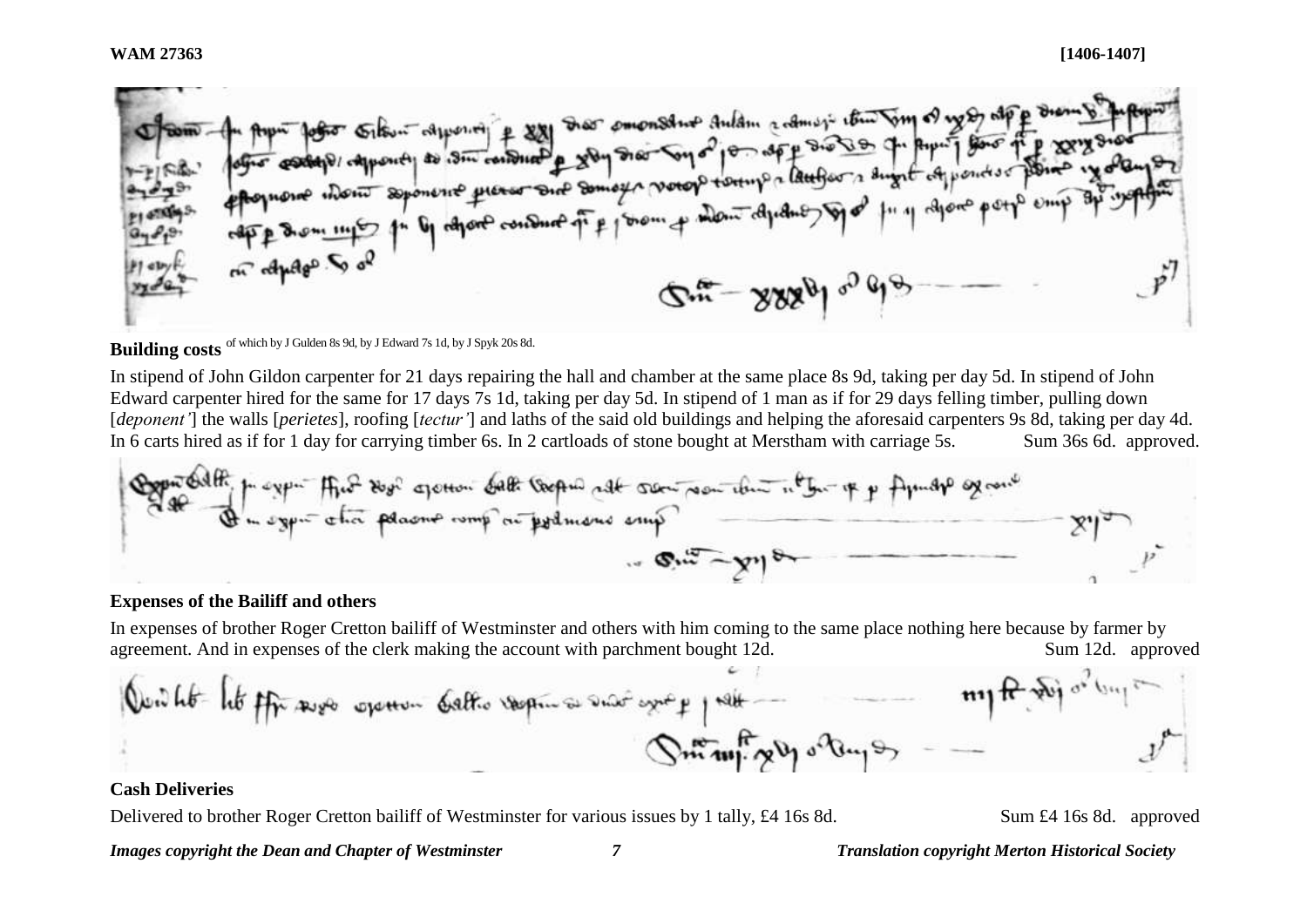

*Images copyright the Dean and Chapter of Westminster 8 Translation copyright Merton Historical Society*

 $\overline{a}$ *† There is a large cross through these entries.*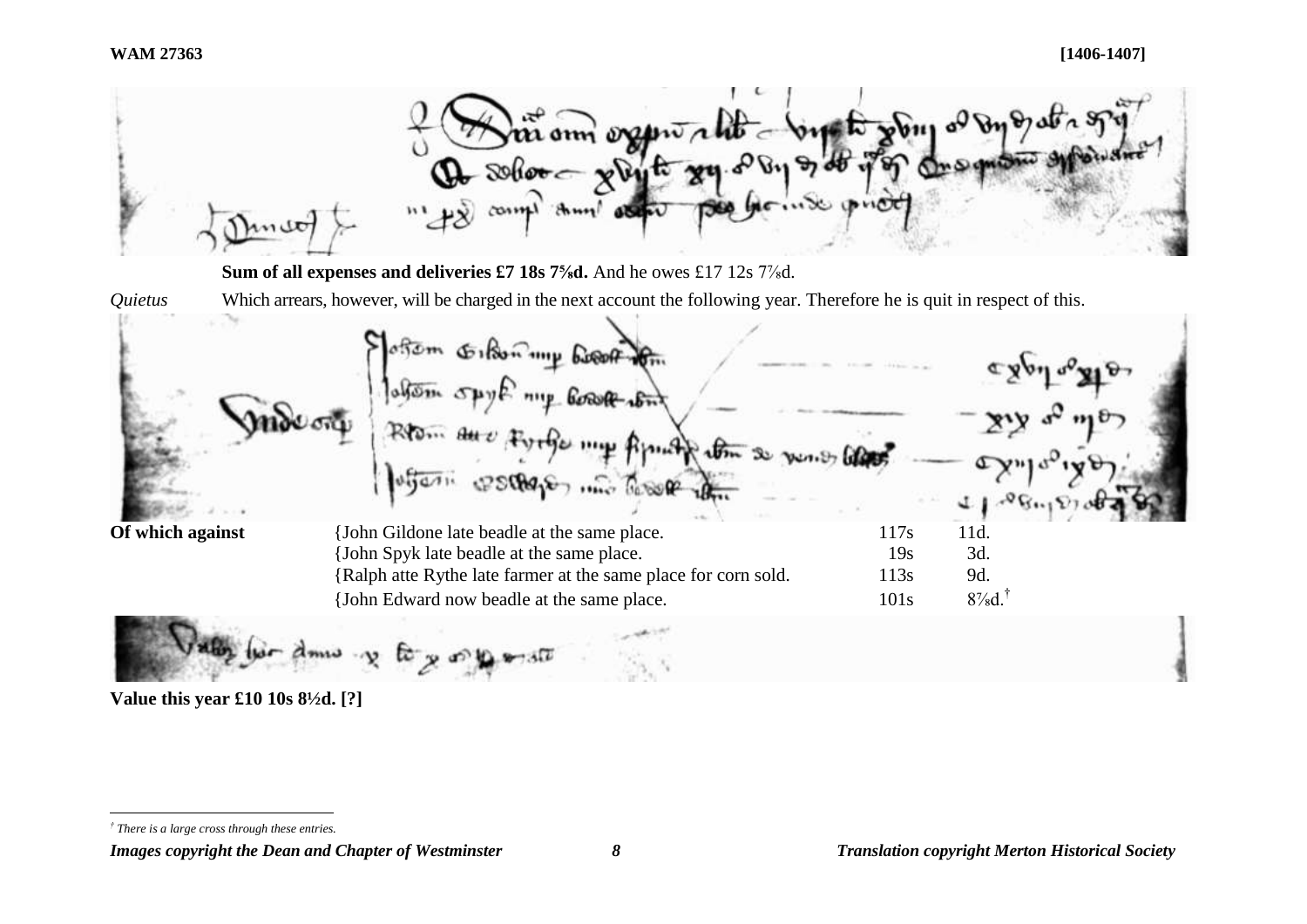**DORSE.** 

is ording in your course the course to to Amer to grow of pip pm it for sin Domes 80 com 1 6, 57 Dig Dine grant pour suis pati sport a Veille amitore 83 If annithes in Bor Sum of p con side, which of an complete  $-87 - 88799998$  $Gen - ...$  $-6$   $-6$   $-6$ mentos - A pour seu ap francês de mais de la mais de la mais de la mais de la mais de la mais de la mais de la<br>de la mais de la mais de la mais de la mais de la mais de la mais de la mais de la mais de la mais de la mais  $\theta$  non bus me

**Wheat**

note

Of the remaining, 12 quarters. For the farm of the demesne of the manor late leased to Ralph atte Rithe for a term of years, term completed, viz for farm of the first year of his term aforesaid by agreement he paid 10 quarters. Of heaped measure for the same 2½ bushels. For farm of the demesne of the manor aforesaid leased to John Spyk and William Mulseye for a term of 12 years, this year the 1<sup>st</sup>, for 11 quarters, the eighth bushel of heaped measure, nothing this year because by his agreement he pays farm for the 1<sup>st</sup> year in the year next following after the end of his term is complete. Sum 22 quarters 2½ bushels.

Of which delivered to brother John Burwell keeper of the granary at Westminster nothing this year. In sale as within 10 quarters.‡ Given for heaped measure for the same 2½ bushels. Sum 10 quarters 2½ bushels. And there remain 12 quarters wheat, the eighth bushel heaped measure, in the hands of John Spyk and William Mulseye farmers of the demesne at the same place. approved

 $\overline{a}$ *‡ ie his farm for the first year, due this year.*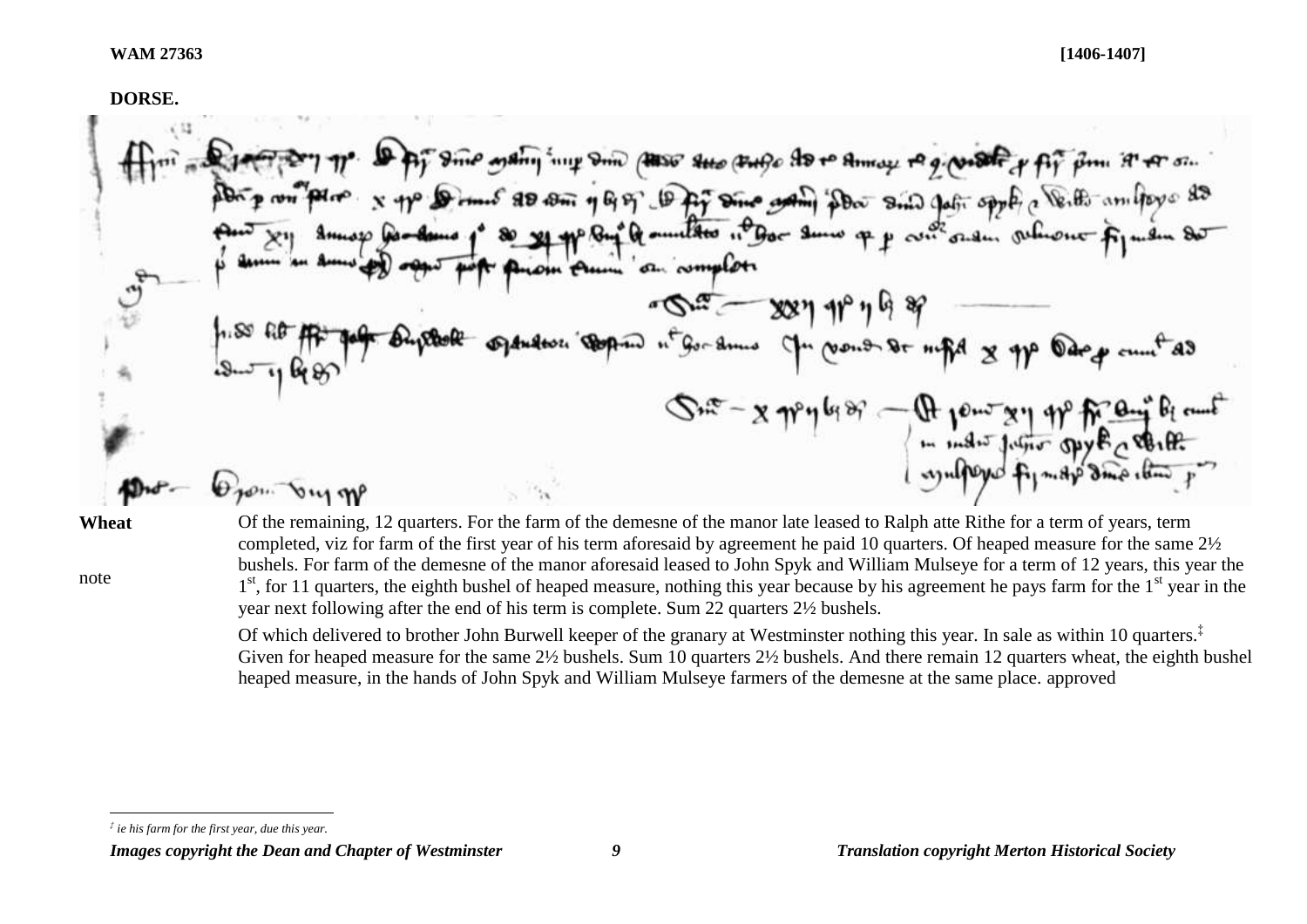

 $\overline{a}$ 

**Barley** Of the remaining, 32 quarters 5 bushels 1 peck by struck measure, of which 14 quarters 5 bushels 1 peck in arrears of farm. For the farm of the demesne of the manor late leased to Ralph atte Rithe for a term of years, term completed, viz for farm of the first year of his term aforesaid by agreement made 10 quarters. Of heaped measure for the same 2½ bushels. For farm of the demesne of the manor aforesaid leased to the abovesaid farmers for 11 quarters, the eighth bushel, <sup>of heaped measure</sup> nothing this year, the reason appearing under the heading Wheat above. Sum 42 quarters 7 bushels 3 pecks.

> Of which delivered to John Chepe *serviens* of Battersea 10 quarters 6½ bushels by struck measure. In sale as within 13 quarters 1½ bushels. Given for heaped measure for the same 3 bushels 1 peck. Sum 24 quarters 3 bushels 1 peck. And there remain 18 quarters barley, the eighth bushel heaped measure, in the hands of the aforesaid farmer.<sup>§</sup> approved

*<sup>§</sup> 4½ bushels not accounted for because in heaped not struck measure.*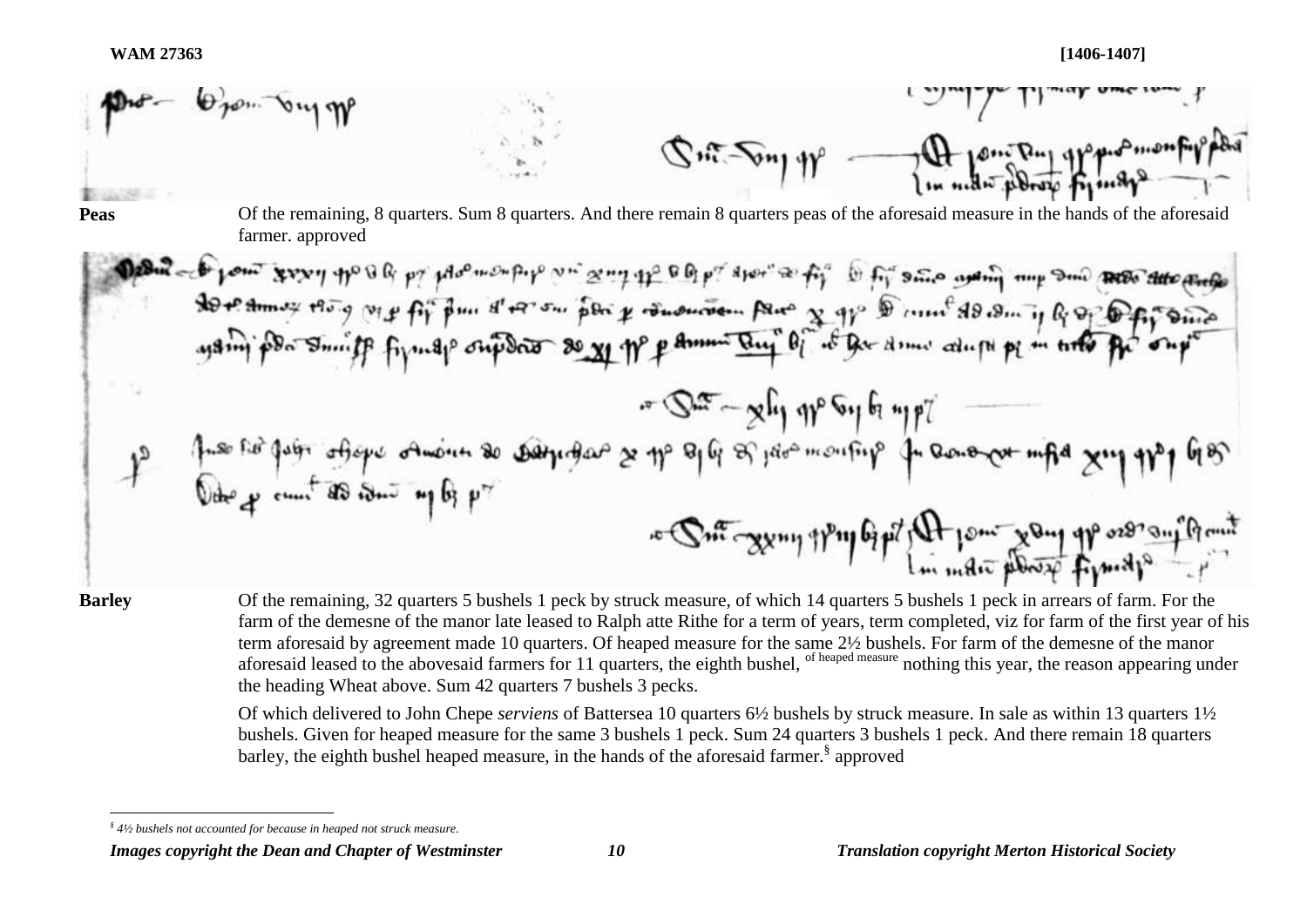$\overline{a}$ 

**Oats** Of the remaining, 43 quarters <sup>1/2</sup> bushel. For the farm of the demesne of the manor late leased to Ralph atte Rithe for a term of years, term completed, viz for farm of the first year of his term aforesaid by agreement made 6 quarters. Of heaped measure for the same 1½ bushels. For farm of the demesne of the manor aforesaid leased to the aforesaid farmers for 6 quarters, the eighth bushel, of heaped measure nothing this year, the reason specified above. Sum 49 quarters 2 bushels. approved.

> Of which in sale as within 22 quarters 6 bushels 1 peck. Given for heaped measure for the same 5½ bushels. Sum 23 quarters 3 bushels 3 pecks. And there remain 25 quarters oats, the eighth bushel of heaped measure, in the hands of the aforesaid farmers.\*\* approved

*<sup>\*\*</sup> 2 bushels 1 peck not accounted for because in heaped not struck measure.*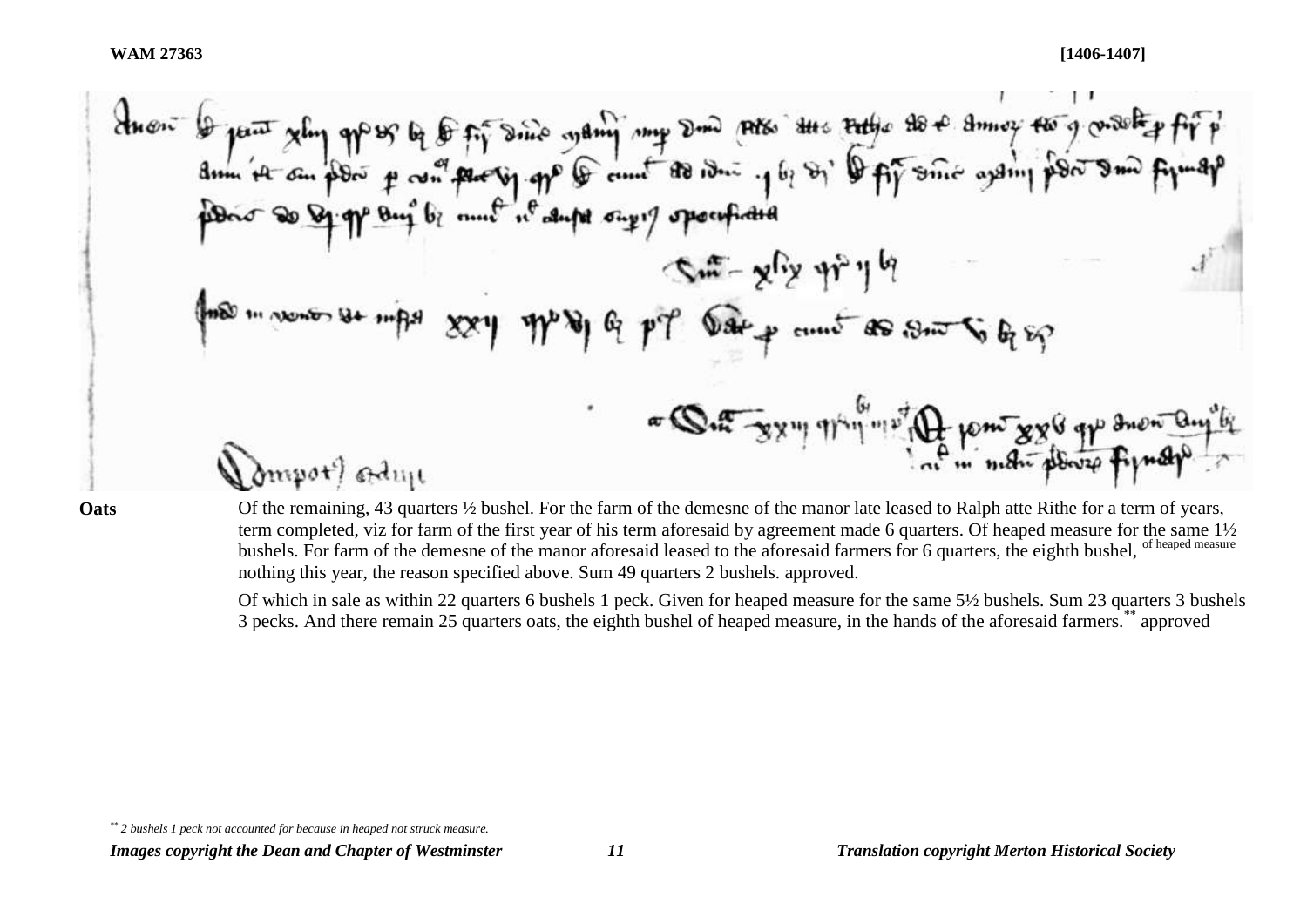# **LIVESTOCK ACCOUNT**

**Carthorses** Of the remaining, 2. And there remain 2 carthorses, price per head 13s 4d, in the hands of the aforesaid farmers. approved **Oxen** Of the remaining, 8. And there remain 8 oxen, price per head 13s 4d, in the hands of the aforesaid farmers. approved **Geese** Of the remaining,7, of which 1 gander and 4 breeding females. And there remain 7 geese, of which 1 gander and 4 breeding females, in the hands of the aforesaid farmers. approved. **Capons** Of head-penny/chevage of William Edward <sup>2</sup> and John atte Hegg' <sup>2</sup> the lord's serf as appears by roll of court, 4. And sold as within. And it balances. approved

*Images copyright the Dean and Chapter of Westminster 12 Translation copyright Merton Historical Society*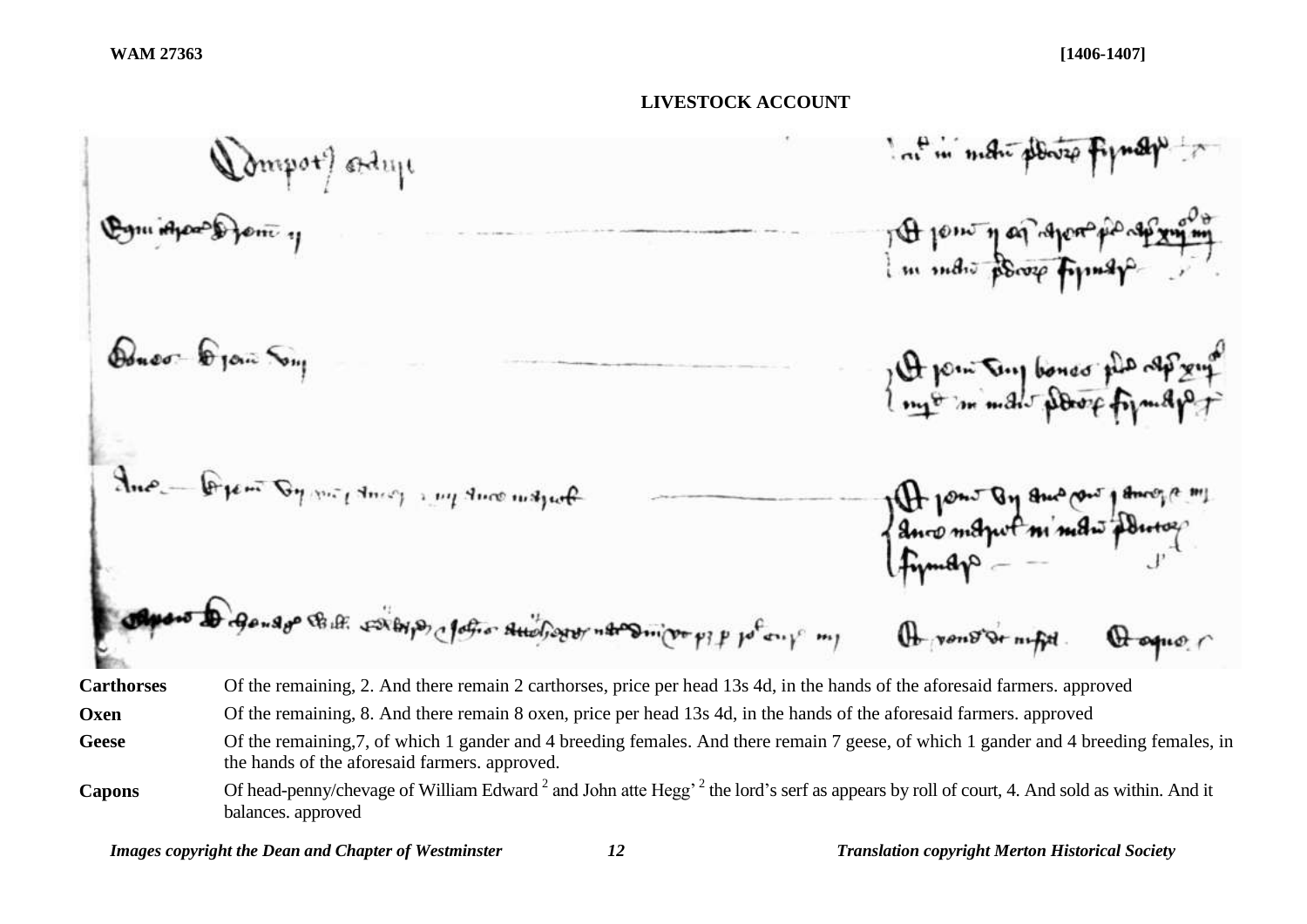**Cocks and hens** Of the remaining, 1 cock and 12 hens. Of rent at Christmas 4 cocks and 6 hens. Sum 23. approved Of which in sale as within 4 cocks and 6 hens of rent. And there remain 1 cock and 12 hens in the hands of the aforesaid farmers. approved.

**Hurdles for the**  Of the remaining, 68. Of rent at Hokeday 13. Sum 81. approved.

**fold** Of which in rent allowance of John Edward beadle for his office nothing this year. In rent default for 30 acres land formerly John de Marreys, 20 acres land formerly Simon son of Adam Est [sic], 20 acres land formerly Hugh Huberd afterwards John Huberd, 20 acres land formerly John le Godessone and 20 acres land formerly Henry atte Rithe called Jocyes because in the lord's hands and at farm as within, 5 hurdles, for each tenement 1 hurdle. In rent default for 10 acres land formerly Thomas atte Cherche, 10 acres land formerly Alice atte Rithe and 10 acres land formerly Henry atte Rythe because in the lord's hands and at farm as within 1½ hurdles, for each tenement ½ hurdle. In sale as within 6½ hurdles of rent. Sum 13. And there remain 68 hurdles for the fold in the hands of the aforesaid farmers. approved

*Images copyright the Dean and Chapter of Westminster 13 Translation copyright Merton Historical Society*